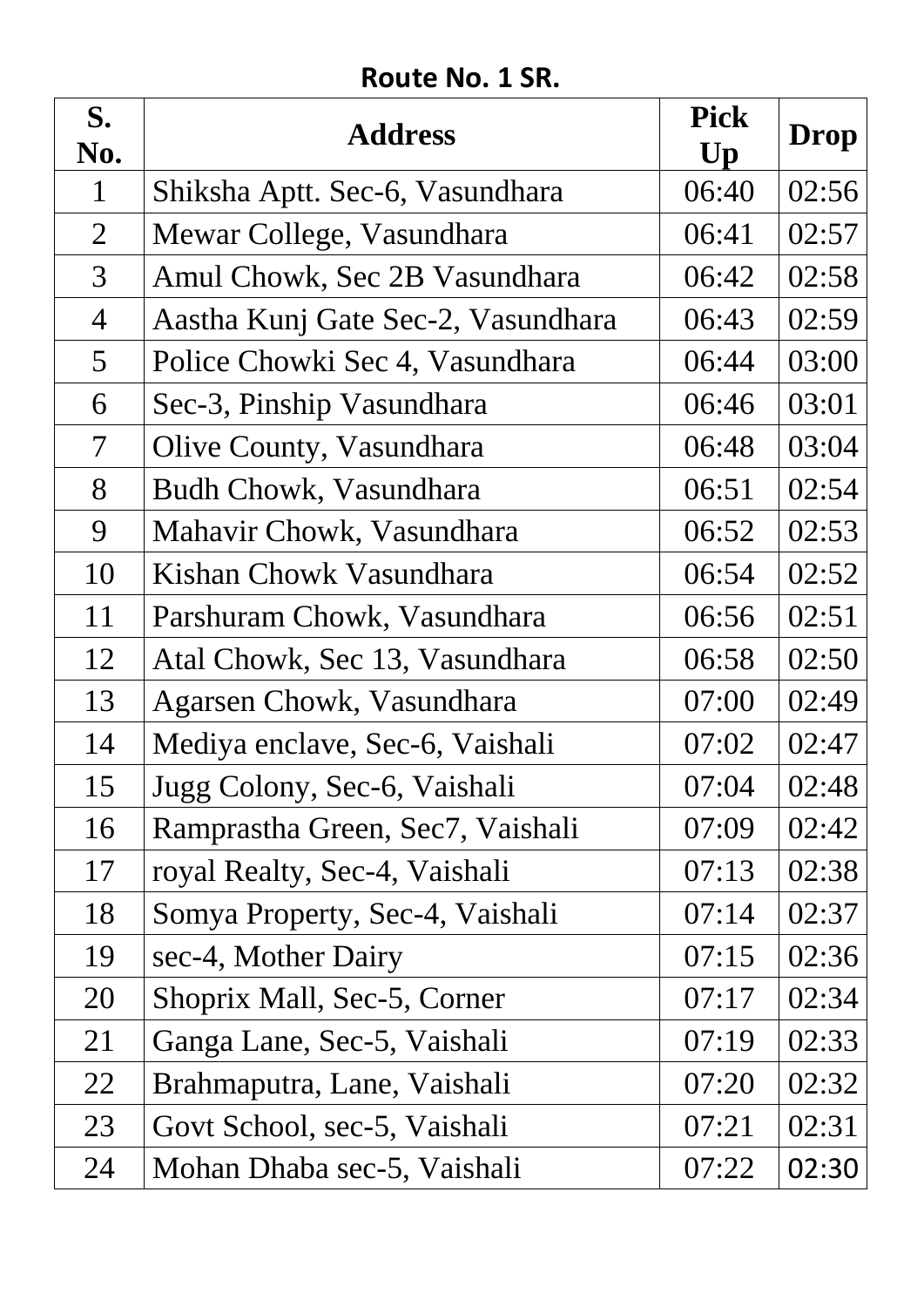### **Route No. 2 SR.**

| <b>S. No.</b>  | <b>Address</b>                 | <b>Pick Up</b> | Drop  |
|----------------|--------------------------------|----------------|-------|
| 1              | Hotel One Mall, Shakti Khand-4 | 06:50          | 02:30 |
| $\overline{2}$ | Shakti Khand 4, Near Petrol    | 06:53          | 02:32 |
| 3              | Holi Chowk                     | 06:55          | 02:35 |
| $\overline{4}$ | Royal Park Hotel, Indirapuram  | 06:58          | 02:40 |
| 5              | Peepal Chowk, Niti Khand III   | 07:03          | 02:45 |
| 6              | Rail Vihar, Ind                | 07:05          | 02:48 |
| 7              | ATS Gate No.2                  | 07:08          | 02:52 |
| 8              | <b>Orange County</b>           | 07:10          | 02:55 |

# **Route No. 3 SR.**

| S.<br>No.      | <b>Address</b>                 | <b>Pick Up</b> | Drop  |
|----------------|--------------------------------|----------------|-------|
| 1              | Shanti Gopal Hospital          | 06:55          | 02:30 |
| $\overline{2}$ | Vijay Aptt Ahinsa Khand II     | 06:57          | 02:32 |
| 3              | Jyoti Super Garden             | 06:59          | 02:34 |
| $\overline{4}$ | Ashyana Green Gol Chakkar      | 07:00          | 02:36 |
| 5              | Ashyana Upvan, Ahinsa Khand II | 07:02          | 02:38 |
| 6              | Niho Scotish Ahinsa Khand      | 07:04          | 02:40 |
| 7              | Exotica Ahinsa Khand III       | 07:06          | 02:44 |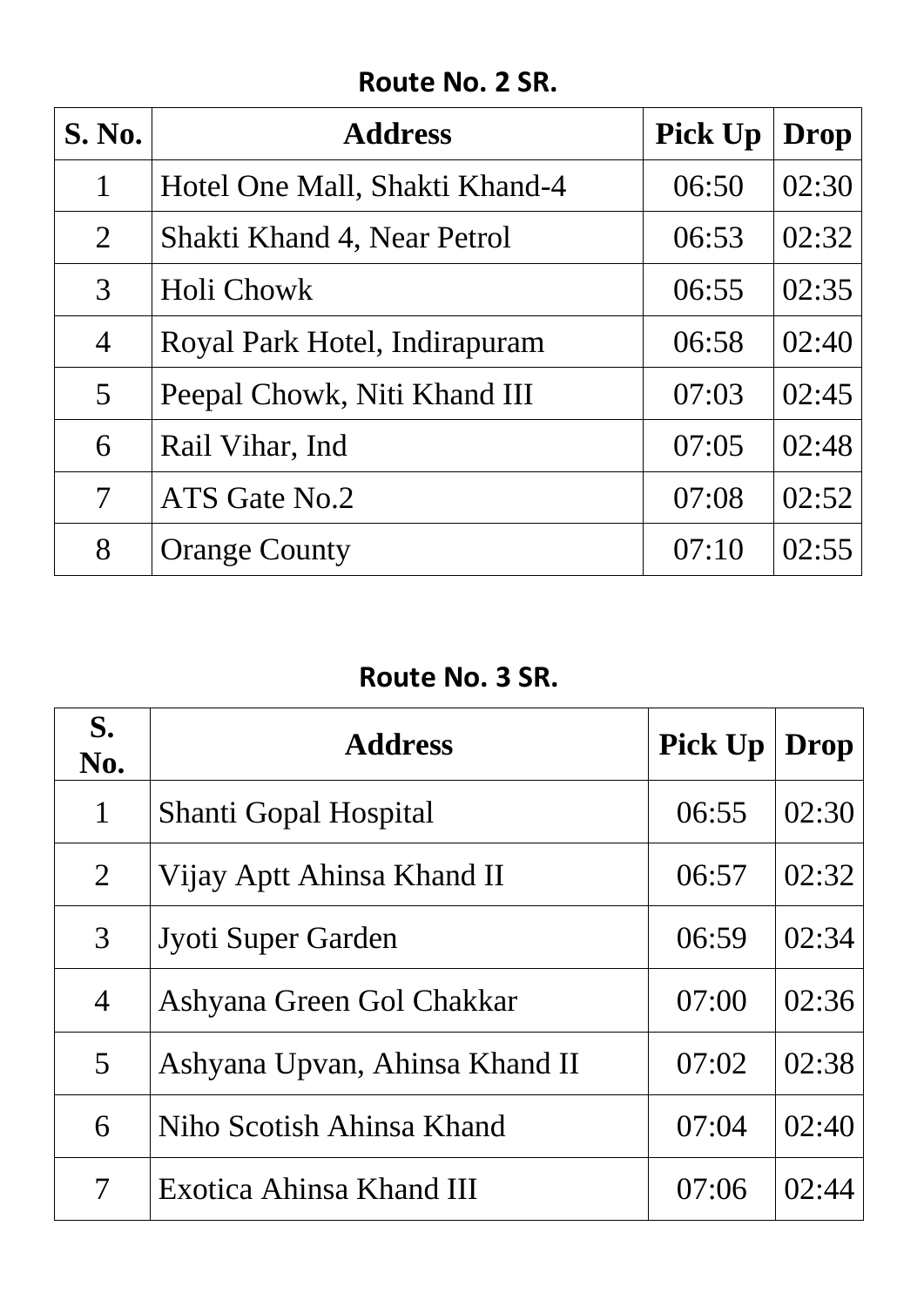| 8           | Cloud Nine Ahinsa Khand II    | 07:07 | 02:46 |
|-------------|-------------------------------|-------|-------|
| $\mathbf Q$ | <b>Rishabh Paradise</b>       | 07:08 | 02:48 |
| 10          | <b>Angel Jupiter</b>          | 07:09 | 02:50 |
| 11          | Pinnicle Tower                | 07:11 | 02:52 |
| 12          | Nirala Eden Park Ahinsa Khand | 07:12 | 02.55 |

## **Route No. 4 SR.**

| S.<br>No.                | <b>Address</b>                       | <b>Pick</b><br>$\mathbf{U}\mathbf{p}$ | <b>Drop</b> |
|--------------------------|--------------------------------------|---------------------------------------|-------------|
| $\mathbf{1}$             | Prateek grand City Siddharth Vihar   | 06:40                                 | 02:42       |
| $\overline{2}$           | <b>DPS Siddharth Vihar</b>           | 06:45                                 | 02:45       |
| $\overline{3}$           | Gate No. 1 Partap Vihar              | 06:47                                 | 02:50       |
| $\overline{4}$           | Gate No. 2, Partap Vihar             | 06:48                                 | 05:51       |
| $\overline{5}$           | Santosh Medical Sec-12 Partap Vihar  | 06:49                                 | 02:55       |
| 6                        | Leelawati Chowk Sec-11, Partap Vihar | 06:50                                 | 02:57       |
| $\overline{\mathcal{L}}$ | CSHP School, Sec-11, Partap Vihar    | 06:52                                 | 03:00       |
| 8                        | Dindyal Hospital Partap Vihar        | 06:54                                 | 03:03       |
| 9                        | <b>Smart Chowk, Partap Vihar</b>     | 06:57                                 | 03:05       |
| 10                       | Chijarshi Sabji Mandi                | 07:07                                 | 02:38       |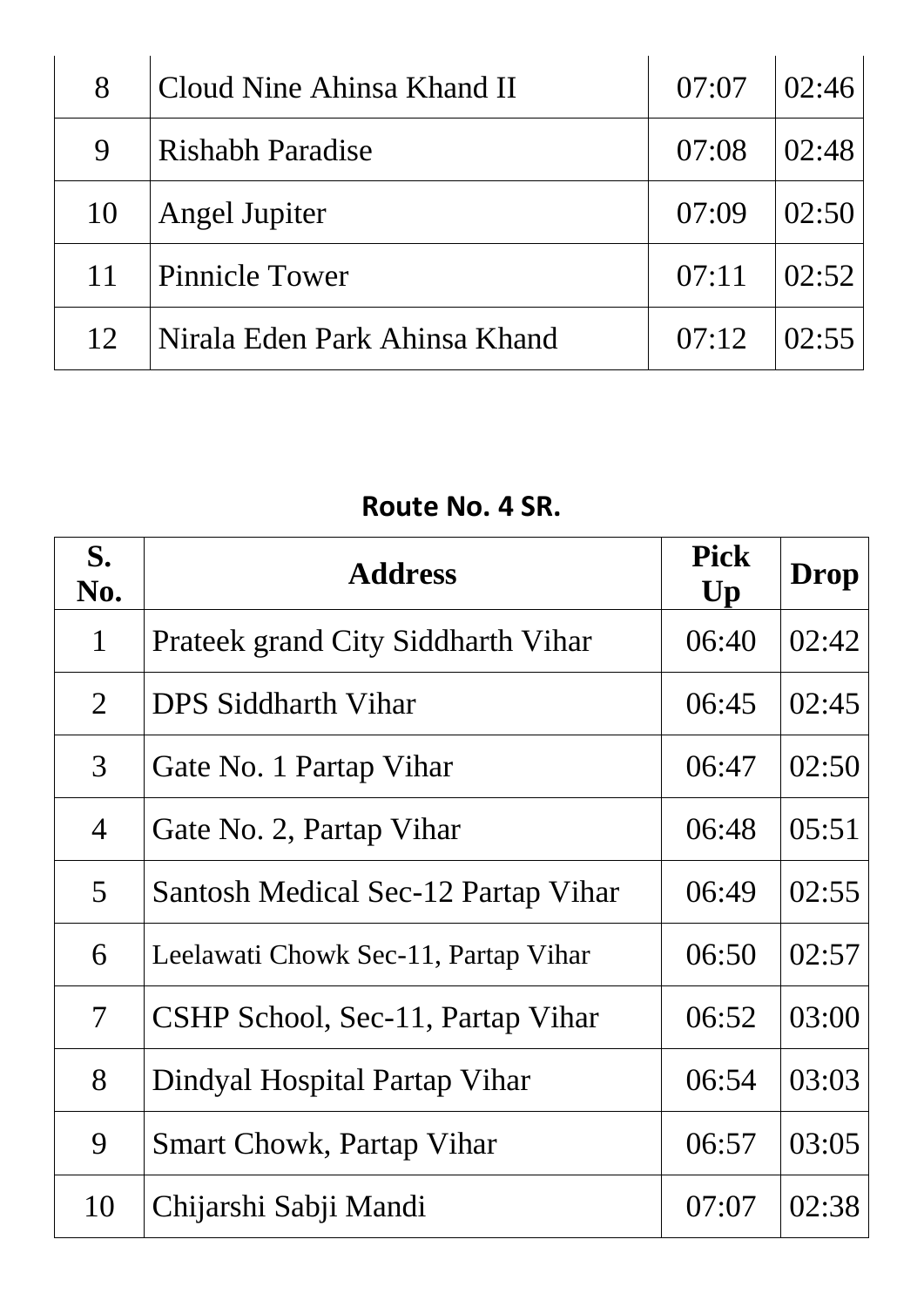| 11   Sec-63, Police Chauki     | $07:09$ $ 02:35 $ |  |
|--------------------------------|-------------------|--|
| 12   Hanuman Mandir, Bahlolpur | $07:12$ $ 02:30 $ |  |

| <b>Route No. 5 SR</b>    |                                    |                |             |
|--------------------------|------------------------------------|----------------|-------------|
| <b>S. No.</b>            | <b>Address</b>                     | <b>Pick Up</b> | <b>Drop</b> |
| $\mathbf{1}$             | <b>Vishal International School</b> | 06:50          | 02:35       |
| $\overline{2}$           | Saraswati Kunj, Taj Highway        | 06:52          | 02:37       |
| $\overline{3}$           | 14 Avenue, gaur City II            | 06:54          | 02:40       |
| $\overline{4}$           | Raksha Adela Gaur City II          | 06:56          | 02:42       |
| 5                        | Mahagun Maywood II                 | 06:58          | 02:45       |
| 6                        | Pragya Vihar NH-24                 | 07:05          | 02:50       |
| $\overline{\mathcal{I}}$ | <b>Behrampur Green Hotel</b>       | 07:08          | 02:55       |

| <b>Route No. 06 SR</b> |                                          |                  |        |
|------------------------|------------------------------------------|------------------|--------|
| S.<br>No.              | <b>Address</b>                           | Pick $Up   Drop$ |        |
| 1                      | <b>Florance Heritage Noida Extension</b> | 06:20            | 03:25  |
| 2                      | Ace city Noida Extension                 | 06:25            | 03:18  |
| $\mathcal{R}$          | Steller Jeevan Noida ex                  | 06:26            | 03:16  |
| 4                      | <b>Paramount Aptt Noida Extension</b>    | 06:27            | 103:14 |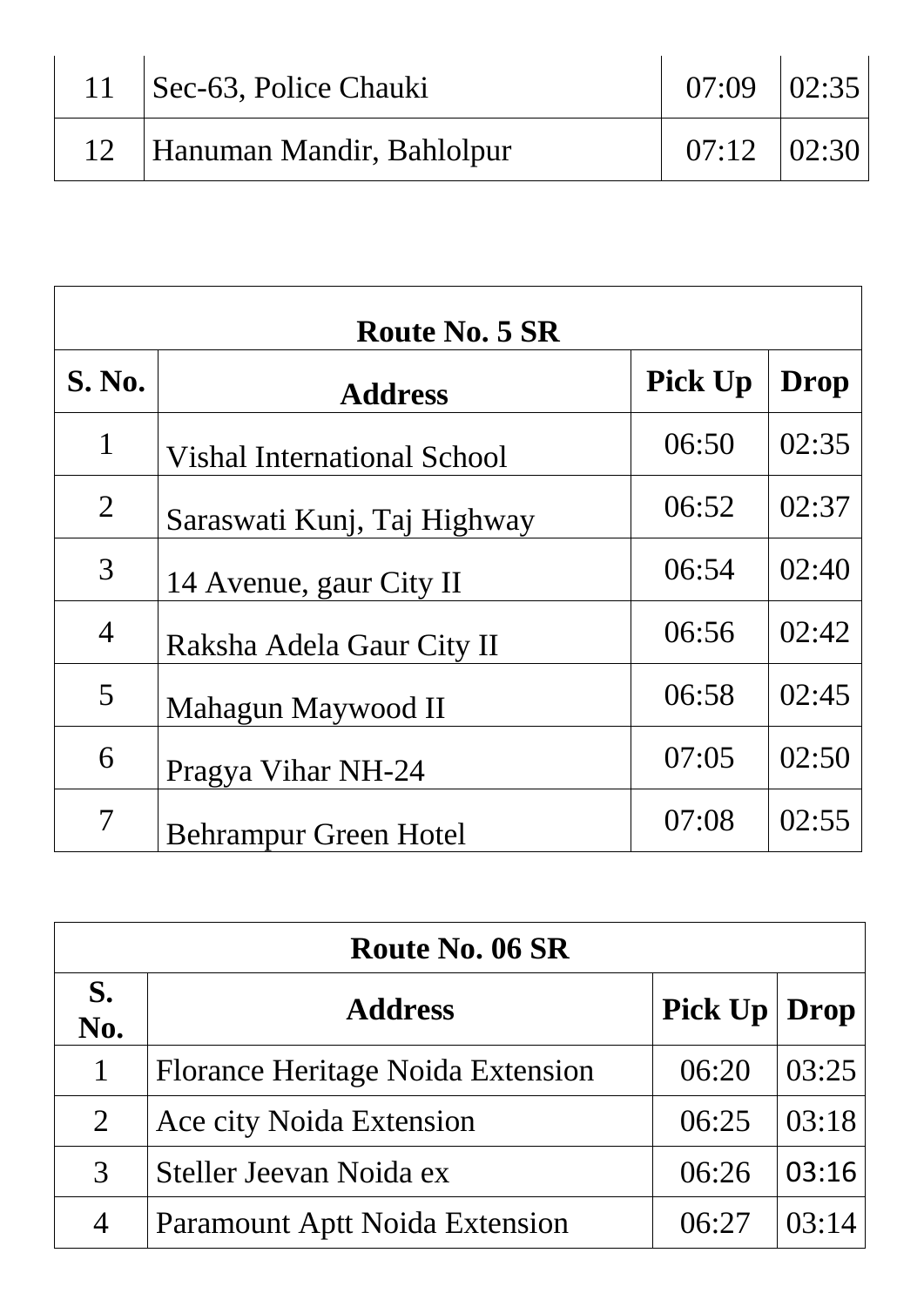| 5 <sup>1</sup>           | <b>Trident Ambasy Noida Extension</b>   | 06:28 | 03:13 |
|--------------------------|-----------------------------------------|-------|-------|
| 6                        | Havelya Aptt, Noida Extension           | 06:30 | 03:10 |
| $\overline{\mathcal{I}}$ | Arihant Arden Noida Extension           | 06:32 | 03:09 |
| 8                        | Ecco Village I Noida Extension          | 06:33 | 03:07 |
| 9                        | Ecco Village Gate II                    | 06:34 | 03:05 |
| 10                       | Panchsheel I Noida Extension            | 06:35 | 03:02 |
| 11                       | <b>New Steeler Noida Extension</b>      | 06:37 | 03:06 |
| 12                       | <b>CS5 Royal Noida Extension</b>        | 06:40 | 03:04 |
| 13                       | Sanskriti Aptt Noida extension          | 06:42 | 03:03 |
| 14                       | Nirala Estate Noida Extension           | 06:48 | 02:57 |
| 15                       | <b>Spring Medwos Noida Extension</b>    | 06:49 | 02:56 |
| 16                       | La Residentia Noida Extension           | 06:50 | 02:55 |
| 17                       | <b>Sarvottam School Noida Extension</b> | 06:52 | 02:53 |
| 18                       | <b>JM Florance Noida Extension</b>      | 06:55 | 02:51 |
| 19                       | <b>Samridhi Grand City Extension</b>    | 06:56 | 02:50 |
| 20                       | Himalya Pride Noida Extension           | 06:58 | 02:44 |
| 21                       | <b>Green Ark Noida Extension</b>        | 06:59 | 02:43 |
| 22                       | <b>Fusion Homes Extension</b>           | 07:02 | 02:35 |
| 23                       | <b>Cherry County Noida Extension</b>    | 07:04 | 02:40 |
|                          |                                         |       |       |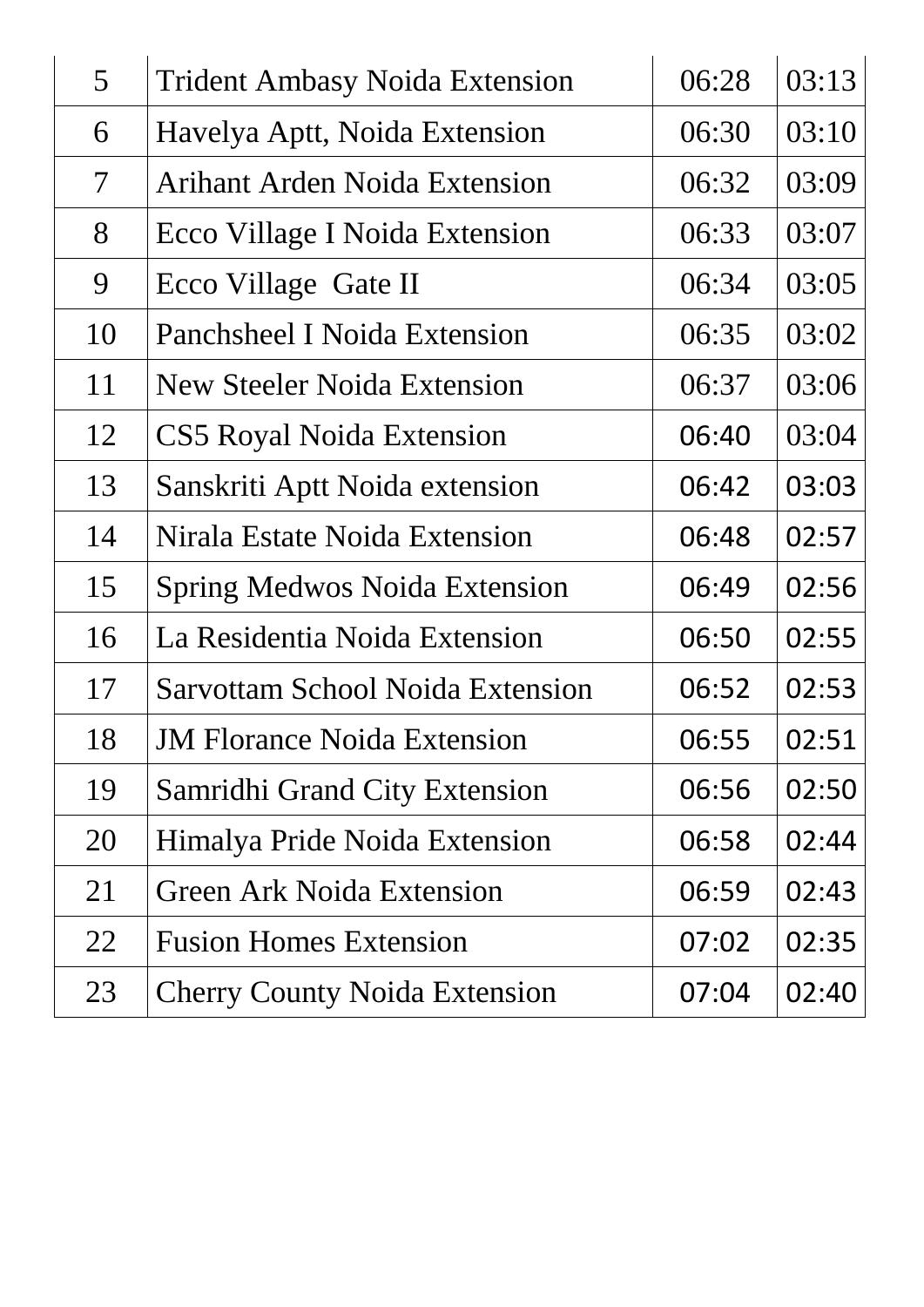| <b>Route No. 7 SR</b> |                                  |                |             |
|-----------------------|----------------------------------|----------------|-------------|
| S.<br>No.             | <b>Address</b>                   | <b>Pick Up</b> | <b>Drop</b> |
| $\mathbf 1$           | Chimni Sec-72, Noida             | 06:50          | 02:25       |
| 2                     | JM Aroma, Sec-75, Noida          | 06:53          | 02:27       |
| 3                     | Golf City Sec-75, Noida          | 06:55          | 02:30       |
| $\overline{4}$        | White House Sec-75, Noida        | 06:57          | 02:32       |
| 5                     | <b>Golf City Out Gate</b>        | 07:00          | 02:35       |
| 6                     | Supertech Capetown Sec-74, Noida | 07:02          | 02:37       |
| 7                     | Ajnara Sec-77, Noida             | 07:03          | 02:40       |
| 8                     | Grah Pravesh, Sec-77, Noida      | 07:06          | 02:42       |
| 9                     | civitech Sec-77, Noida           | 07:10          | 02:45       |
| 10                    | Prateek Wisterrya, Sec-77, Noida | 07:12          | 02:47       |
| 11                    | <b>JM</b> Orchid Sec-76, Noida   | 07:13          | 02:50       |

# **Route No.8 Sr.**

| S.<br>No.      | <b>Address</b>        | <b>Pick</b><br>Up   | Drop |
|----------------|-----------------------|---------------------|------|
|                | Sec-137 Noida         | $06:30$ $03:13$     |      |
| $\overline{2}$ | Sec-82 Kendriya Vihar | $06:35 \quad 03:08$ |      |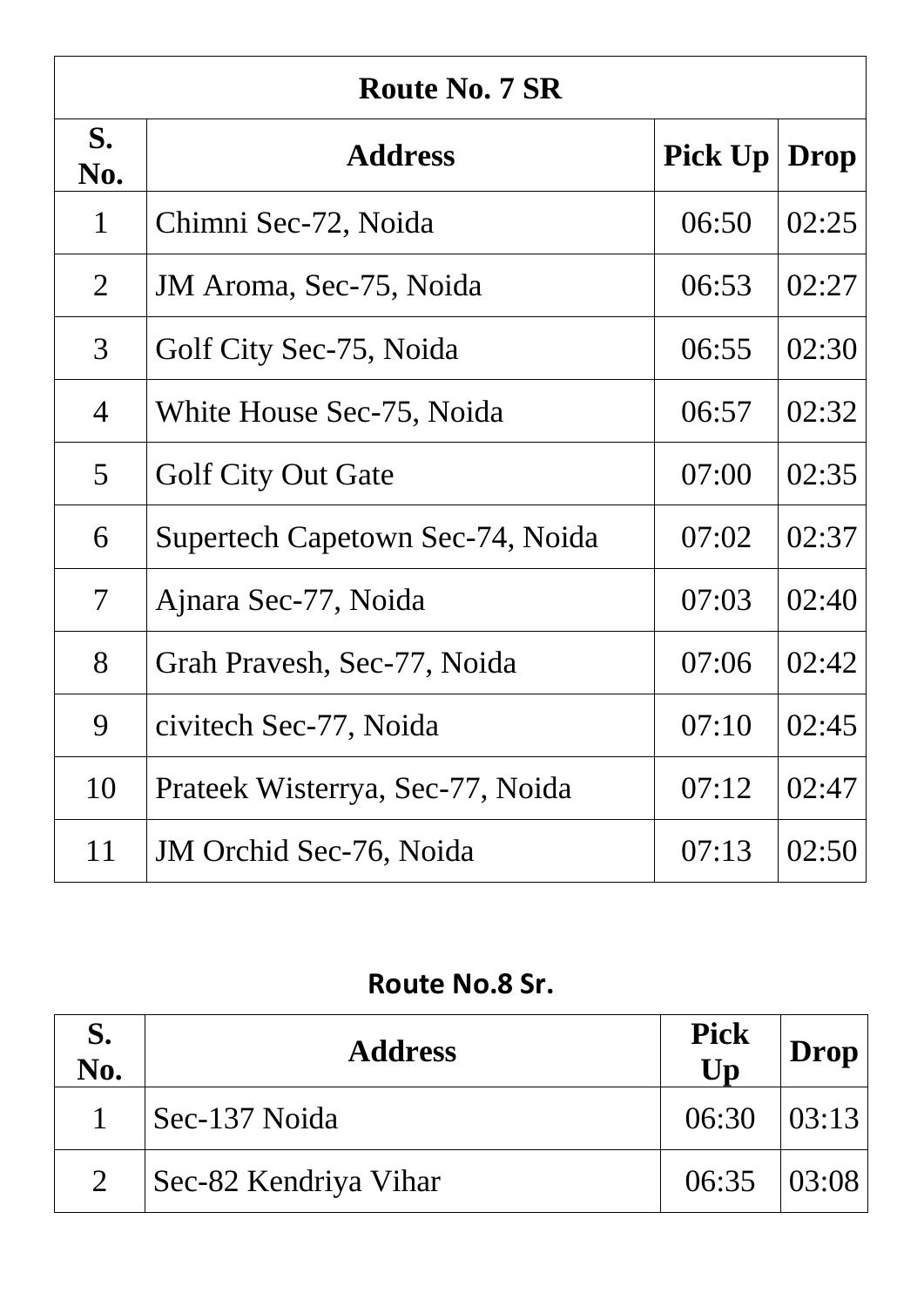| 3              | <b>Yatharth Hospital</b>          | 06:40 | 03:00 |
|----------------|-----------------------------------|-------|-------|
| $\overline{4}$ | Great Value Sharnam Sec-107 Noida | 06:47 | 02:55 |
| 5              | Chalera Sec-44 Noida              | 06:55 | 02:45 |
| 6              | Sec-41 Market Noida               | 07:00 | 02:40 |
|                | Sec-37 Fruit Market               | 07:05 | 02:35 |
| 8              | Sec-36 Noida                      | 07:10 | 02:30 |

| Route No. 9 Sr.          |                                 |                |       |
|--------------------------|---------------------------------|----------------|-------|
| S.<br>No.                | <b>Address</b>                  | <b>Pick Up</b> | Drop  |
| 1                        | Homes 121 Noida                 | 06:45          | 02:55 |
| $\overline{2}$           | Garhi Chokhandi Village Sec-121 | 06:50          | 02:46 |
| 3                        | Cello County Sec-121            | 06:51          | 02:45 |
| 4                        | Sec-70, Sapphire School         | 06:55          | 02:42 |
| $\overline{5}$           | Metro Aptt. Sec-71, Noida       | 07:00          | 02:38 |
| 6                        | Jagariti Aptt. Sec-71, Noida    | 07:02          | 02:37 |
| $\overline{\mathcal{I}}$ | Shiv Shakti Apt. Sec-71 Noida   | 07:05          | 02:35 |
| 8                        | Hotel Orange Pie Mamura         | 07:10          | 02:30 |
| 9                        | Gali No. 5, Mamura              | 07:13          | 02:25 |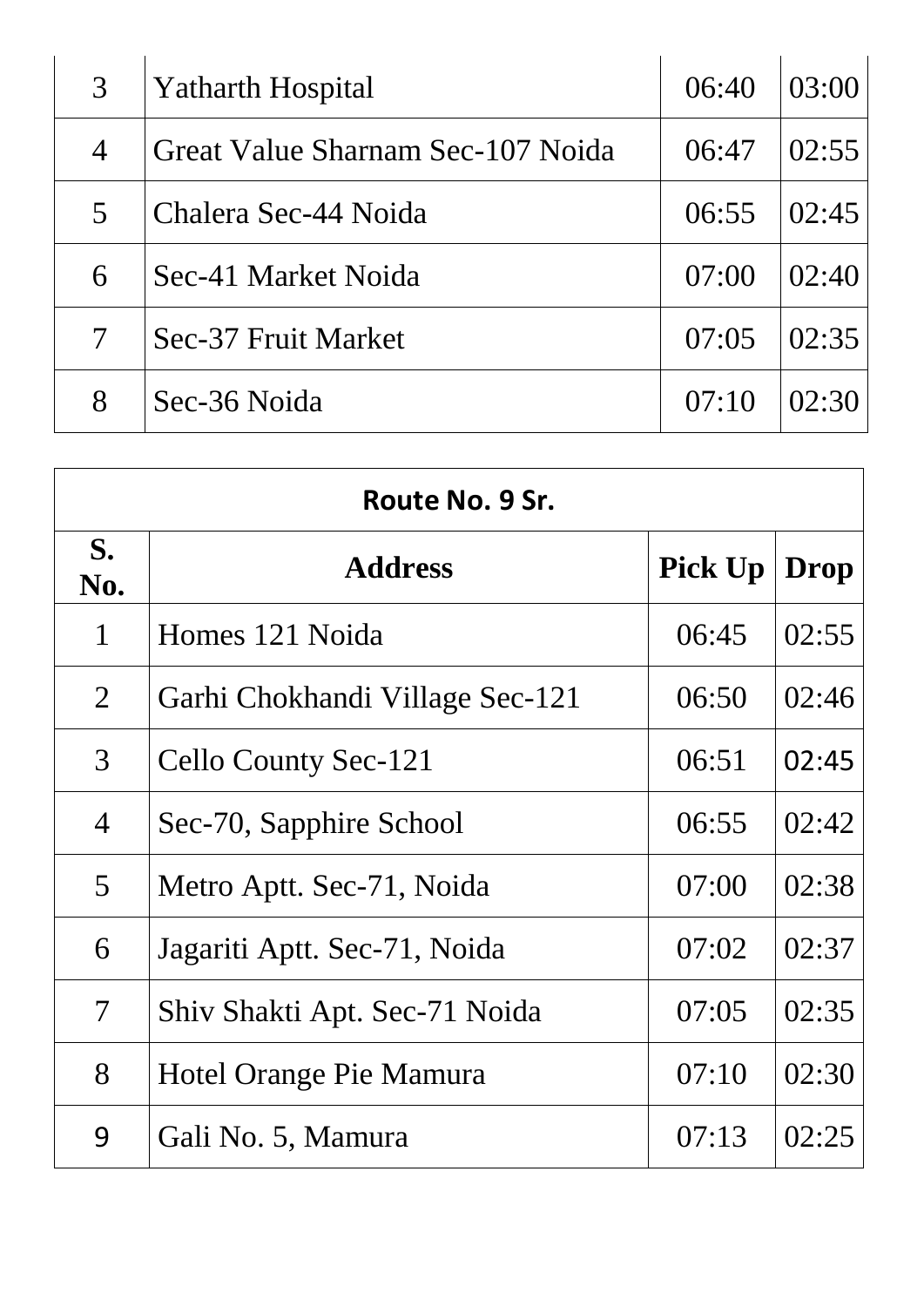# **Route No. 10 Sr.**

| S.<br>No.      | <b>Address</b>                        | <b>Pick</b><br>$\mathbf{U}\mathbf{p}$ | <b>Drop</b> |
|----------------|---------------------------------------|---------------------------------------|-------------|
| $\mathbf{1}$   | Sec-14, Auto Stand, Noida             | 06:45                                 | 03:00       |
| $\overline{2}$ | Sec-15 Alka Cinema, Noida             | 06:47                                 | 02:56       |
| $\mathfrak{Z}$ | Marigold School, Sec-19, Noida        | 06:50                                 | 02:53       |
| $\overline{4}$ | Indo Gulf Hospital Red Light, Sec-19, | 06:52                                 | 02:50       |
| 5 <sup>5</sup> | Sec-25, Jalvayu Vihar, Noida          | 06:56                                 | 02:46       |
| 6              | Jalvayu Vihar, Sec-21, Noida          | 06:58                                 | 02:43       |
| $\mathcal{T}$  | PF Office Sec-24, Noida               | 07:02                                 | 02:40       |
| 8              | Gail Vihar, sec-23, Noida             | 07:04                                 | 02:38       |
| 9              | CNG Pump, Gijhore, Noida              | 07:09                                 | 02:30       |
| 10             | Samridhi NTPC, Sec-33, Noida          | 07:12                                 | 02:32       |
| 11             | Arya Samaj Mandir, Sec-33, Noida      | 07:14                                 | 02:34       |
| 12             | gail Vihar, Bijli Ghar                | 07:17                                 | 02:36       |
| 13             | Sec 22, Mother dairy                  | 07:20                                 | 02:25       |
| 14             | Raddision Hotel Sec-55, Noida         | 07:23                                 | 02:22       |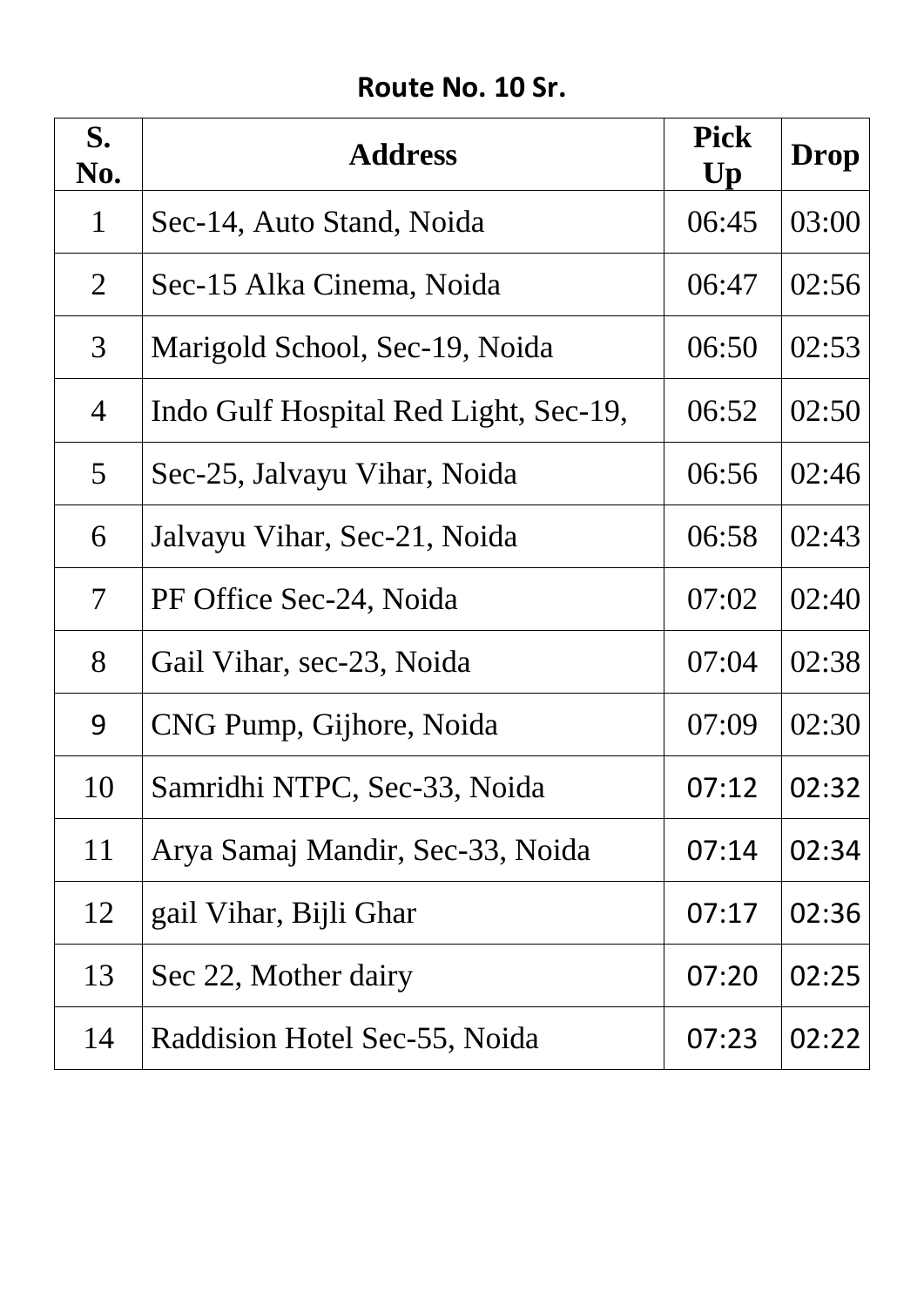## **Route No. 11 Sr.**

| S.<br>No.                | <b>Address</b>                   | <b>Pick Up</b> | Drop  |
|--------------------------|----------------------------------|----------------|-------|
| $\mathbf{1}$             | Lumbini Aptt Kaushambi           | 06:45          | 02:55 |
| $\overline{2}$           | Seemanth Vihar, Kaushambi        | 06:46          | 02:57 |
| 3                        | Aravali Aptt., Kaushambi         | 06:52          | 03:02 |
| $\overline{4}$           | Neel Padam Kunj Sec-1, Vaishali, | 06:55          | 03:08 |
| 5 <sup>5</sup>           | Max Hospital Sec-1, Vaishali     | 06:57          | 02:48 |
| 6                        | Ashirwad Aptt. Sec-1, Vaishali   | 07:00          | 02:43 |
| $\overline{\mathcal{I}}$ | Cloud 9 Sec-1, Vaishali          | 07:03          | 02:40 |
| 8                        | Express Green Sec-1, Vaishali    | 07:05          | 02:42 |
| 9                        | Budh Vatika sec-2, Vaishali      | 07:08          | 02:37 |
| 10                       | PNB Sec-2, Vaishali              | 07:10          | 02:35 |
| 11                       | Jain Mandir, Sec-2, Vaishali     | 07:12          | 02:30 |
| 12                       | Panchsheel Tower, Vaishali       | 07:15          | 02:25 |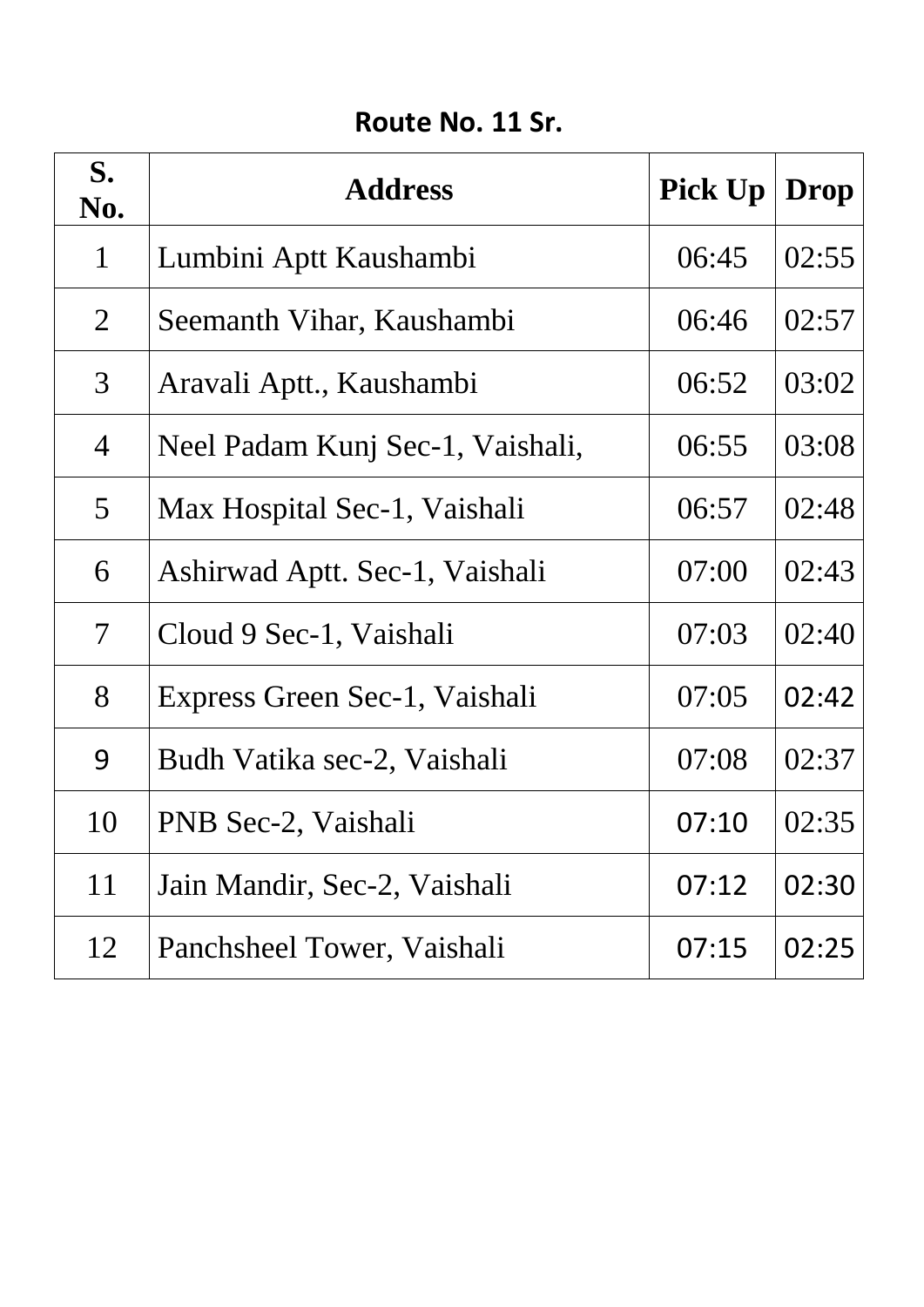# **Route No.12 Sr.**

| S.<br>No.                | <b>Address</b>                       | <b>Pick</b><br>$\mathbf{U}\mathbf{p}$ | Drop  |
|--------------------------|--------------------------------------|---------------------------------------|-------|
| $\mathbf{1}$             | Karishma Appt. IP Ext Delhi          | 06:30                                 | 03:00 |
| $\overline{2}$           | Manglam Appt. IP Ext Delhi           | 06:33                                 | 02:58 |
| 3                        | Mother Dairy Pandav Naar Delhi       | 06:40                                 | 03:00 |
| $\overline{4}$           | Patparganj Flyover Delhi             | 06:40                                 | 02:54 |
| 5 <sup>5</sup>           | Vinod Nagar Gurudwara Phase-II Delhi | 06:45                                 | 02:52 |
| 6                        | Old Kondli Sabzi Mandi Delhi         | 06:52                                 | 02:45 |
| $\overline{\mathcal{L}}$ | Ashirwad Appt. Phase-III Delhi       | 06:57                                 | 02:42 |
| 8                        | Labour Chowk Phase-III Delhi         | 06:58                                 | 02:40 |
| 9                        | <b>Mangal Chowk Phase-III Delhi</b>  | 07:00                                 | 02:37 |
| 10                       | Satya Appt. Vashundhra Enclave Delhi | 07:06                                 | 02:30 |

#### **Route No. 14 Sr.**

| S.<br>No.      | <b>Address</b>                        | <b>Pick</b><br>Up | <b>Drop</b> |
|----------------|---------------------------------------|-------------------|-------------|
| $\mathbf{1}$   | Soho Chowk, Gyan Khand I, Indirapuram | 06:45             | 02:57       |
| $\overline{2}$ | Peepal Chowk Ind III Indirapuram      | 06:47             | 02:55       |
| 3              | Himalaya Legend Ind Indirapuram       | 06:50             | 02:50       |
| 4              | <b>Binsar Mandir Abhay Khand IV</b>   | 06:52             | 02:47       |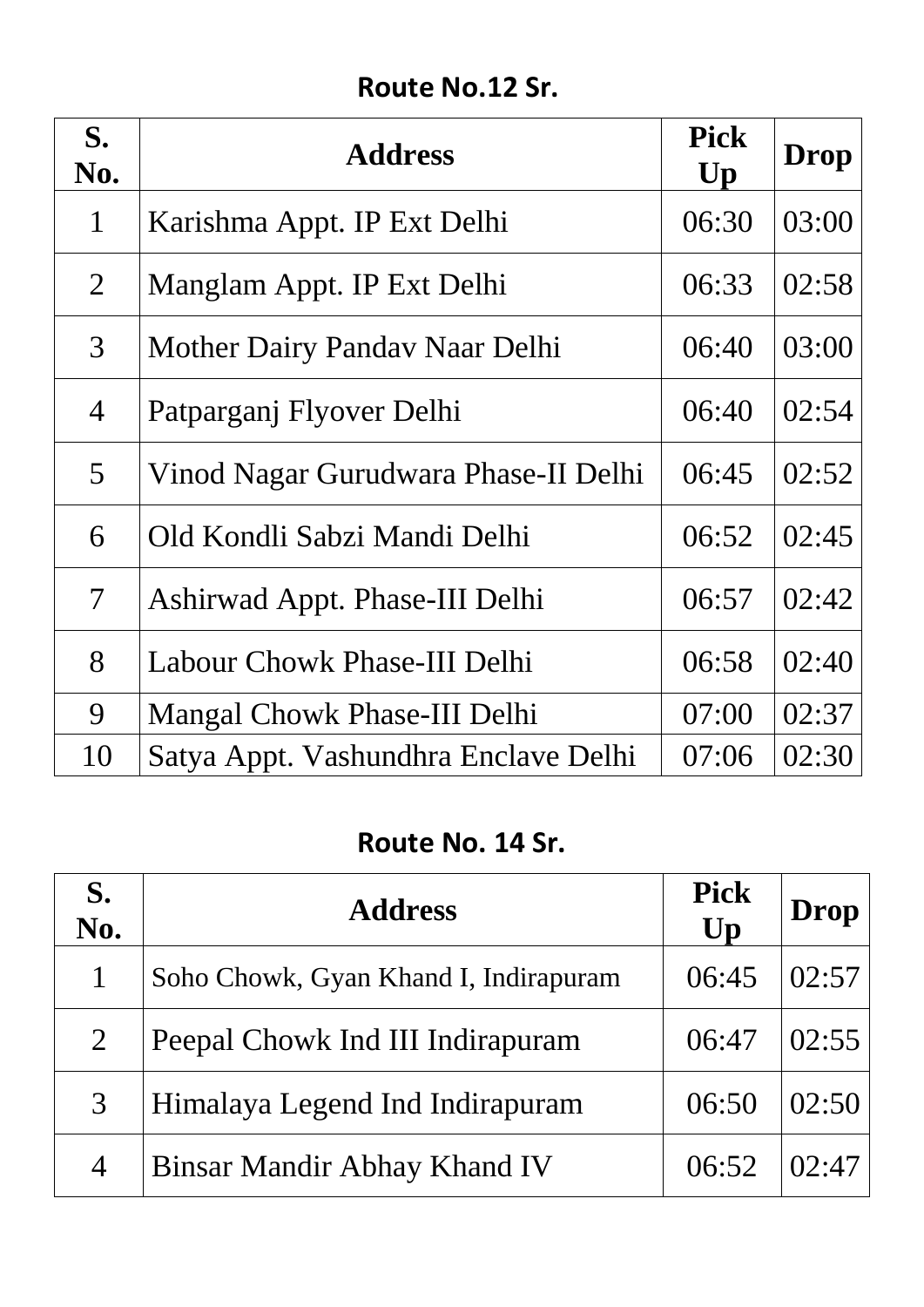| $\mathcal{F}$ | Anukampa Aptt., Abhay Khand IV    | 06:54 | 02:45 |
|---------------|-----------------------------------|-------|-------|
| 6             | Mangalam Gol Chakar, Abhay Khand  | 06:55 | 02:40 |
| $\tau$        | Sophiya Chowk Abhay Khand III     | 06:57 | 02:33 |
| 8             | Gaur Green Avenue Abhay Khand     | 07:00 | 02:35 |
| 9             | Police Chowki Indirapuram         | 07:05 | 02:30 |
| 10            | Peer Supertech Icon, Nyay Khand I | 07:07 | 02:27 |
| 11            | Gaur Green Vista, Nyay Khand I    | 07:10 | 02:25 |

# **Route No. 15 Sr.**

| S.<br>No.                | <b>Address</b>                        | <b>Pick Up</b> | <b>Drop</b> |
|--------------------------|---------------------------------------|----------------|-------------|
| 1                        | Shipra Neo, Bank Gate                 | 06:53          | 02:35       |
| $\overline{2}$           | <b>Syndicate Bank Shipra Sun City</b> | 06:55          | 02:37       |
| 3                        | <b>Market Block Shipra Sun City</b>   | 06:57          | 02:40       |
| $\overline{4}$           | Regaliya Height Shipra sun City       | 07:00          | 02:43       |
| $\overline{5}$           | <b>Ashok Raod Shipra Sun City</b>     | 07:02          | 02:45       |
| 6                        | <b>Jogers Park Suncity</b>            | 07:05          | 02:47       |
| $\overline{\mathcal{I}}$ | Post Office Gate No.5                 | 07:07          | 02:50       |
| 8                        | <b>Parswanath Majestic</b>            | 07:10          | 02:27       |
| 9                        | Shipra Krishna Apra                   | 07:12          | 02:25       |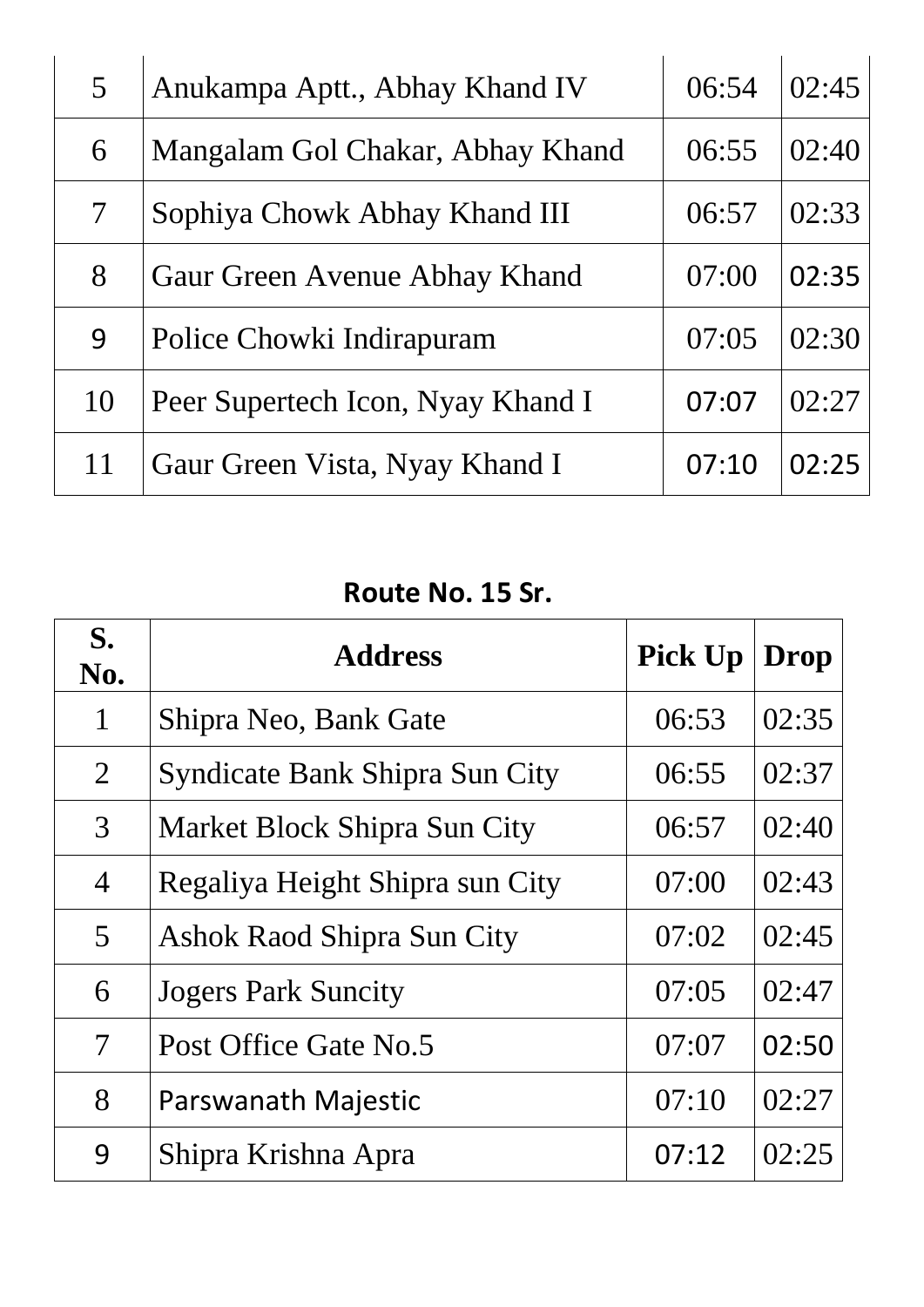# **Route No. 16 Sr.**

| <b>S. No.</b>  | <b>Address</b>            | <b>Pick Up</b> | Drop  |
|----------------|---------------------------|----------------|-------|
|                | Golf Links NH-24, GZB     | 06:50          | 02:35 |
| $\overline{2}$ | Mahagun Puram, NH-24, GZB | 06:55          | 02:40 |
| 3              | Aditya World City, GZB    | 07:02          | 02:55 |
| $\overline{4}$ | Mehrauli Villarge, GZB    | 06:57          | 02:45 |
| 5              | Bahamata Village, GZB     | 07:05          | 03:00 |

| Route No. 17 Sr.         |                                      |                |       |
|--------------------------|--------------------------------------|----------------|-------|
| <b>S. No.</b>            | <b>Address</b>                       | <b>Pick Up</b> | Drop  |
| $\mathbf{1}$             | <b>Paramount Crossing Glass Gate</b> | 06:45          | 02:38 |
| $\overline{2}$           | <b>Super Tech Crossing</b>           | 06:47          | 02:39 |
| 3                        | <b>Ajanara Crossing</b>              | 06:48          | 02:41 |
| $\overline{4}$           | <b>Panchsheel Crossing</b>           | 06:49          | 02:43 |
| 5                        | <b>Gaur Velerio Crossing</b>         | 06:50          | 02:44 |
| 6                        | <b>Galleria Market Crossing</b>      | 06:52          | 02:47 |
| $\overline{\mathcal{I}}$ | Gate No.1, GH-7, Crossing            | 06:54          | 02:48 |
| 8                        | <b>Dream land Crossing</b>           | 06:55          | 02:49 |
| 9                        | GH-7 Gate No-2 Crossing              | 06:57          | 02:52 |
| 10                       | <b>Gas Egancy Crossing</b>           | 07:00          | 02:55 |
| 11                       | <b>Amarpali Crossing</b>             | 07:05          | 02:35 |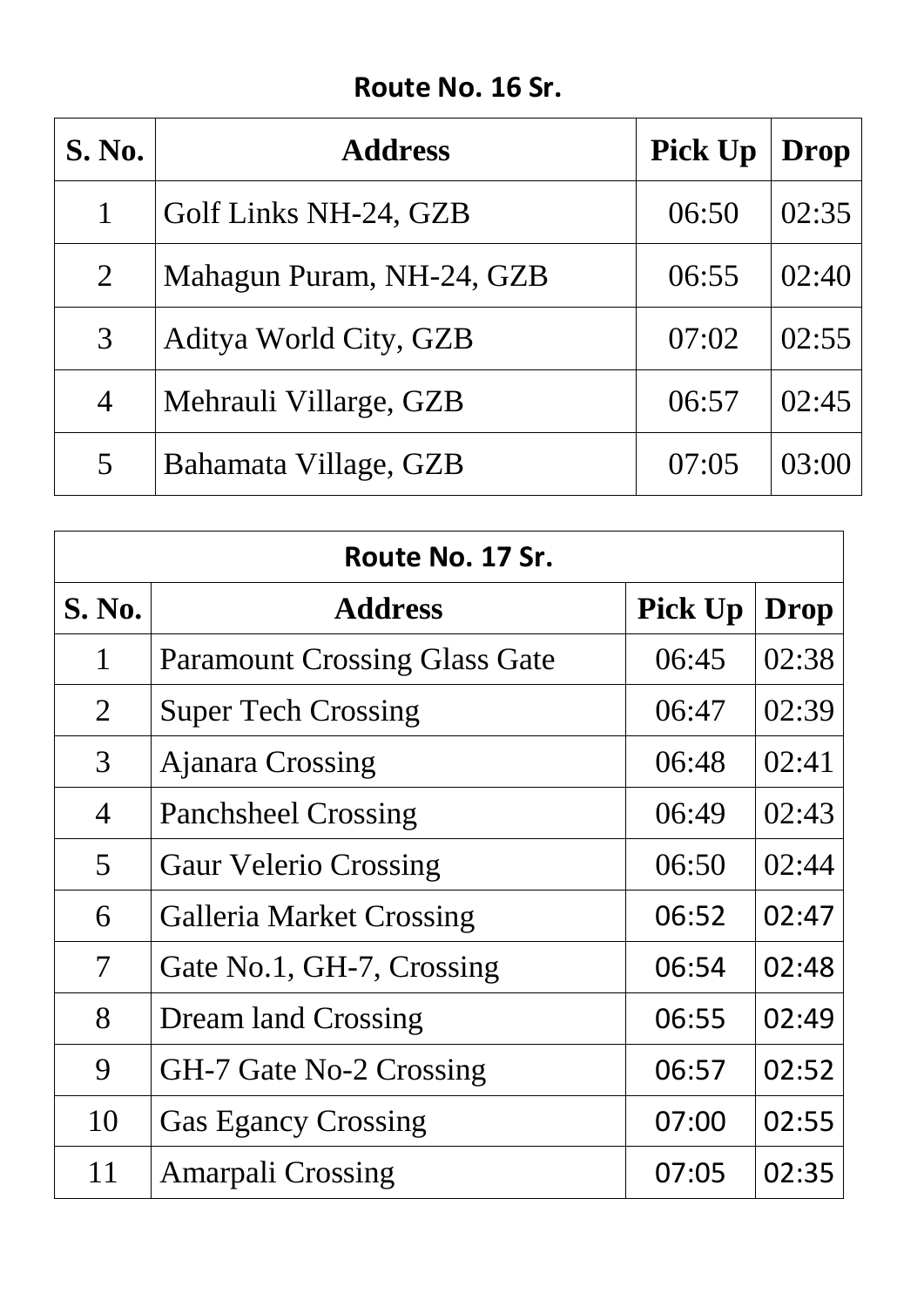| <b>Route No. 18 SR</b>   |                                    |                   |             |
|--------------------------|------------------------------------|-------------------|-------------|
| S.<br>No.                | <b>Address</b>                     | <b>Pick</b><br>Up | <b>Drop</b> |
| $\mathbf{1}$             | Panchseel Green II, Extension      | 06:45             | 03:00       |
| $\overline{2}$           | <b>Royal Cort Extension</b>        | 06:46             | 02:58       |
| 3                        | Casa Green, Extension              | 06:50             | 02:55       |
| $\overline{4}$           | Nirala Espire, Extension           | 06:52             | 02:50       |
| 5                        | Ajnara Legarden                    | 06:55             | 02:48       |
| 6                        | Echo Village III Noida Ex          | 07:00             | 02:43       |
| $\overline{\mathcal{I}}$ | French Aptt Noida Ex               | 07:03             | 02:42       |
| 8                        | Radha Sky Garden Noida Ex          | 07:04             | 02:41       |
| 9                        | Ajnara Home Noida Ex               | 07:05             | 02:40       |
| 10                       | Supertech Ecco Village II Noida Ex | 07:07             | 02:35       |
| 11                       | Gaur Sondryam Noida Ex             | 07:10             | 03:10       |

| <b>Route No. 19 SR</b> |                                       |                                       |             |
|------------------------|---------------------------------------|---------------------------------------|-------------|
| S.<br>No.              | <b>Address</b>                        | <b>Pick</b><br>$\mathbf{U}\mathbf{p}$ | <b>Drop</b> |
| $\mathbf{1}$           | Amarpali Silicone City, Sec-76, Noida | 06:45                                 | 02:30       |
| $\overline{2}$         | Amarpali Princela State Sec-77        | 06:47                                 | 02:32       |
| 3                      | City Max Royal Sec-78, Noida          | 06:50                                 | 02:35       |
| $\overline{4}$         | Mahagun Merabela Sec-79, Noida        | 06:55                                 | 02:40       |
| 5                      | Hide Park Sec-78, Noida               | 06:58                                 | 02:43       |
| 6                      | Mahagun Modrane Sec-78, Noida         | 07:00                                 | 02:45       |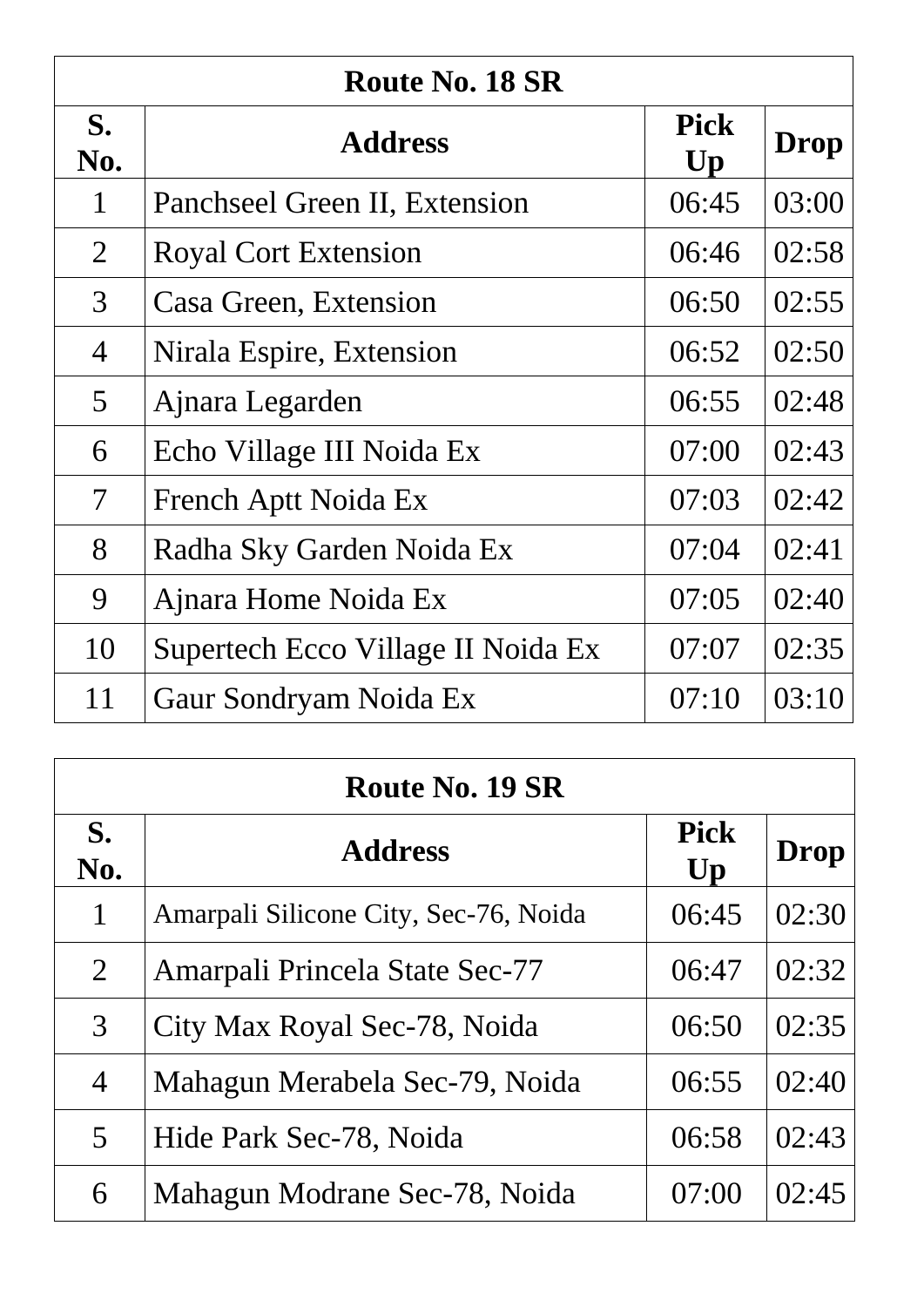| $7\phantom{.}$ | Sikka Karmic Sec-78, Noida        | 07:05   | 02:50 |
|----------------|-----------------------------------|---------|-------|
| 8              | Sun Shine Hill Aptt. Sec-78 Noida | 07:07   | 02:52 |
| 9              | Antriksh Aptt. Sec-78, Noida      | (17:19) | 02:55 |
| 10             | <b>Antriksh New Sec-78, Noida</b> | 07:11   | 02:57 |
| 11             | Hide Park Back Gate Sec-78, Noida | 07:14   | 03:00 |
| 12             | Hanuman Murti, Sec-49, Barola     | 07:18   | 03:10 |

## **Route No. 20 Sr.**

| S.<br>No.                | <b>Address</b>                     | <b>Pick</b><br>Up | <b>Drop</b> |
|--------------------------|------------------------------------|-------------------|-------------|
| $\mathbf{1}$             | BHA Millenium Aptt., Sec-62, Noida | 06:50             | 02:36       |
| $\overline{2}$           | Tirkuta Hill, Sec-62, Noida        | 06:51             | 02:35       |
| $\mathfrak{Z}$           | SagarAptt. Sec-62, Noida           | 06:52             | 02:33       |
| $\overline{4}$           | Jagdamba Aptt., Sec-62, Noida      | 06:53             | 02:31       |
| $\overline{5}$           | Indian Oil Aptt, Sec-62, Noida     | 06:55             | 02:29       |
| 6                        | Flex and Sarad Kunj-62             | 06:57             | 02:27       |
| $\overline{\mathcal{L}}$ | Vinayak NTPC Sec-62, Noida         | 07:00             | 02:42       |
| 8                        | Swagatam Aptt, Sec-62, Noida       | 07:02             | 02:45       |
| 9                        | Yarrows Aptt. Sec-62, Noida        | 07:04             | 02:46       |
| 10                       | Rail Vihar Sec-62, Noida           | 07:06             | 02:48       |
| 11                       | Neel Kanth Corner 62, Noida        | 07:08             | 02:49       |
| 12                       | Prithvi Vihar Aptt, 62, Noida      | 07:09             | 02:51       |
| 13                       | Bhagirati Aptt, 62, Noida          | 07:11             | 02:53       |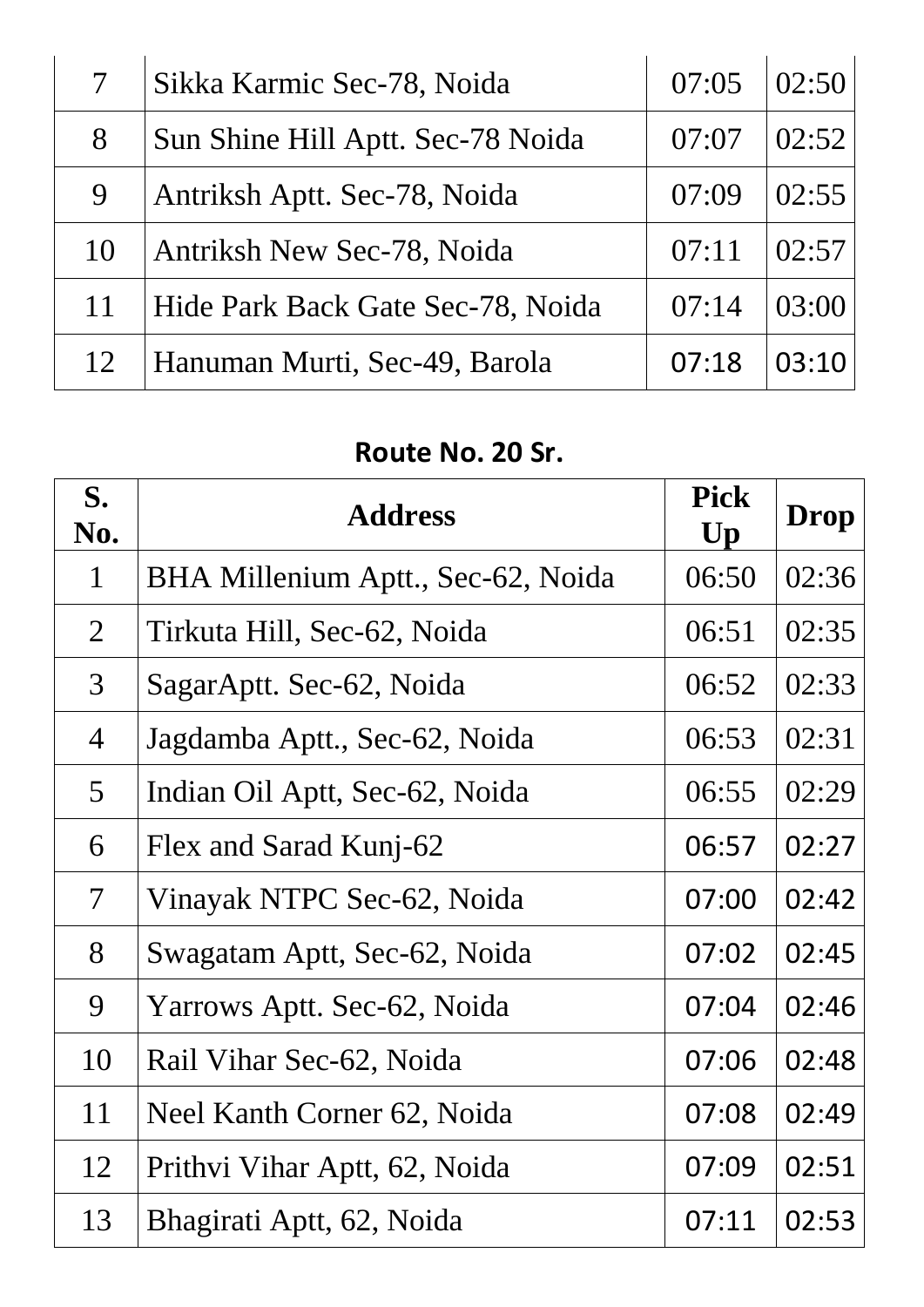| 14 | Bank Aptt. 62, Noida                   | 07:12 | 02:54 |
|----|----------------------------------------|-------|-------|
| 15 | Akanksha Aptt, Sec-62, Noida           | 07:15 | 02:57 |
| 16 | Gail and Telecom Corner, Sec-62, Noida | 07:17 | 03:00 |
| 17 | shakti Kunj Aptt 62, Noida             | 07:19 | 03:02 |
| 18 | Mea Aptt Sec-62, Noida                 | 07:21 | 02:25 |
| 19 | Oriented Aptt, 62, Noida               | 722   | 02:26 |
| 20 | Overseas Aptt, 62, Noida               | 07:23 | 02:27 |
| 21 | PMO Aptt 62, Noida                     | 07:24 | 02:28 |
|    |                                        |       |       |

# **Route No. 21 Sr.**

| <b>S. No.</b>  | <b>Address</b>               | <b>Pick Up</b> | Drop  |
|----------------|------------------------------|----------------|-------|
| $\mathbf{1}$   | Janta Aptt. Madanpur, Delhi  | 06:50          | 02:50 |
| $\overline{2}$ | Jasola Vihar, Delhi          | 06:55          | 02:55 |
| 3              | Sec-44, Chalera Mandi        | 07:15          | 02:30 |
| $\overline{4}$ | Amarpali Aptt, Sec-45, Noida | 07:10          | 02:35 |

# **Route No. 22 SR.**

| S.<br>No. | <b>Address</b>                         | <b>Pick</b><br>Up | $\mathbf{Drop}$ |
|-----------|----------------------------------------|-------------------|-----------------|
|           | RWA, Gate Shipra Revera, Gyan Khand II | $06:45$ $02:30$   |                 |
| $2^{-}$   | Temple Gate, Revera                    | $06:48$ $02:32$   |                 |
| 3         | Mangal Chowk, Ind                      | $06:52$ $ 02:35 $ |                 |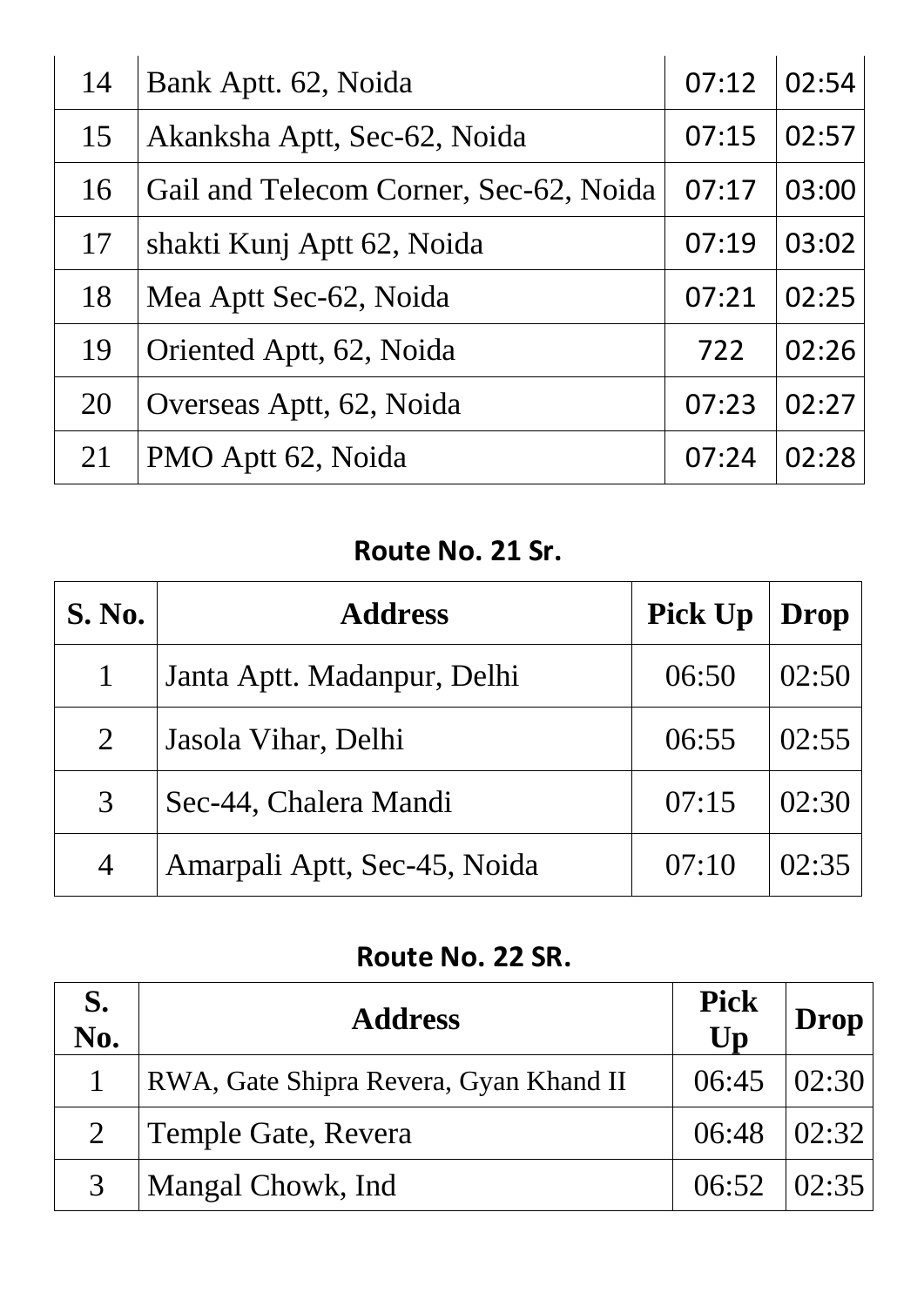| $\overline{4}$ | Cambridge School, Indirapuram         | 06:54 | 02:37 |
|----------------|---------------------------------------|-------|-------|
| $\overline{5}$ | Swarn Jayanti Park                    | 06:55 | 02:38 |
| 6              | Mother Dairy, Indirapuram             | 07:00 | 02:43 |
| $\mathcal{T}$  | Srijan Vihar, Nyay Khand              | 07:04 | 02:45 |
| 8              | <b>Aditya Medha City</b>              | 07:07 | 02:47 |
| 9              | Amarpali Royal Lotus Pond Indirapuram | 07:09 | 02:48 |
| 10             | Windser Park Indirapuram              | 07:10 | 02:50 |
| 11             | <b>SPS</b> Residency                  | 07:12 | 02:51 |
| 12             | <b>HRC</b> Aprt. Indirapuram          | 07:13 | 02:52 |
| 13             | Amarpali Green, Indirapuram           | 07:14 | 02:54 |
| 14             | <b>Gaur Green City Indirapuram</b>    | 07:16 | 02:55 |
| 15             | <b>Mahagun Mansion</b>                | 07:17 | 02:56 |

| <b>Route No. 23 SR</b> |                                      |                                       |             |
|------------------------|--------------------------------------|---------------------------------------|-------------|
| S.<br>No.              | <b>Address</b>                       | <b>Pick</b><br>$\mathbf{U}\mathbf{p}$ | <b>Drop</b> |
| $\mathbf{1}$           | Palm Olympia Exotica Noida Extension | 06:50                                 | 02:35       |
| $\overline{2}$         | <b>JKG Palm Court</b>                | 06:52                                 | 02:40       |
| 3                      | City Plaza Gaur City I               | 06:57                                 | 02:45       |
| $\overline{4}$         | 6th Avenue, gaur City II             | 07:00                                 | 02:47       |
| 5                      | 7th Avenue Gaur City I               | 07:02                                 | 02:50       |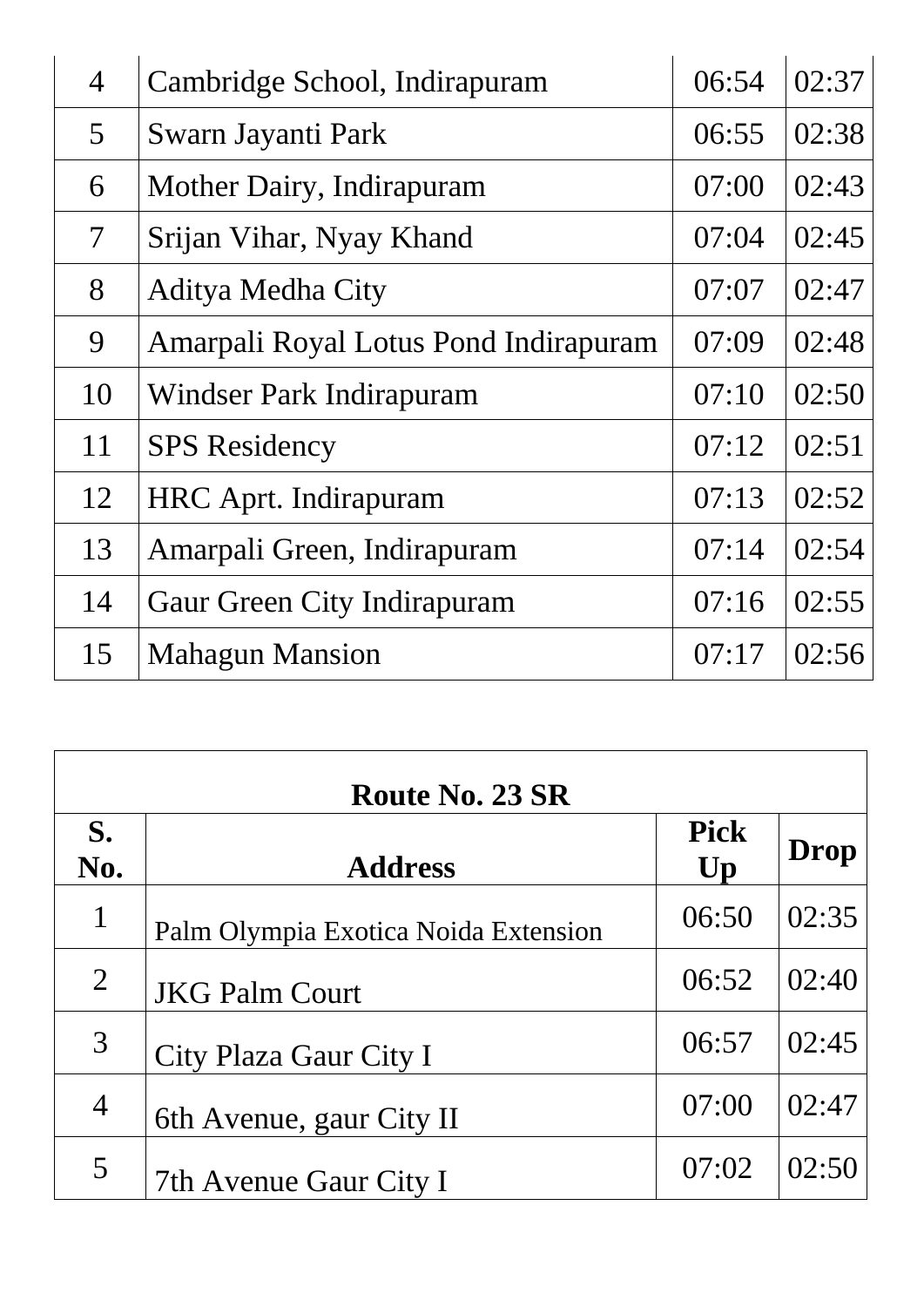# **Route No. 24 Sr.**

| <b>S. No.</b>            | <b>Address</b>                 | <b>Pick Up</b> | Drop  |
|--------------------------|--------------------------------|----------------|-------|
| $\mathbf{1}$             | Rajhans Aptt, Indirapuram      | 06:50          | 02:30 |
| 2                        | ATS Gate No. 3, Indirapuram    | 06:52          | 02:32 |
| $\mathfrak{Z}$           | Express Garden, Indirapuram    | 06:54          | 02:35 |
| $\overline{4}$           | Shipra Sristi, Indirapuram     | 06:55          | 02:37 |
| $\mathcal{5}$            | Shipra Kris vista, Indirapuram | 06:58          | 02:39 |
| 6                        | Jaipuriya Sun Rise Green       | 07:00          | 02:40 |
| $\overline{\mathcal{I}}$ | Krishna Dairy Niti Khand III   | 07:02          | 02:43 |
| 8                        | Manoj Vihar Indirapuram        | 07:04          | 02:44 |
| 9                        | East End Aptt Ahina Khand      | 07:06          | 02:49 |
| 10                       | Saya Zenith Aptt               | 07:08          | 02:55 |

### **Route No. 25 Sr.**

| S.<br>No.      | <b>Address</b>              | <b>Pick</b><br>Up | Drop  |
|----------------|-----------------------------|-------------------|-------|
|                | Morphes Appt. Sec-50 Noida  | 06:45             | 03:05 |
| $\overline{2}$ | Kendriya Vihar Sec-51 Noida | 06:50             | 03:00 |
| 3              | Hoshiyarpur Red Light       | 06:53             | 02:55 |
| 4              | B-12 A Sec-34 Noida         | 06:56             | 02:53 |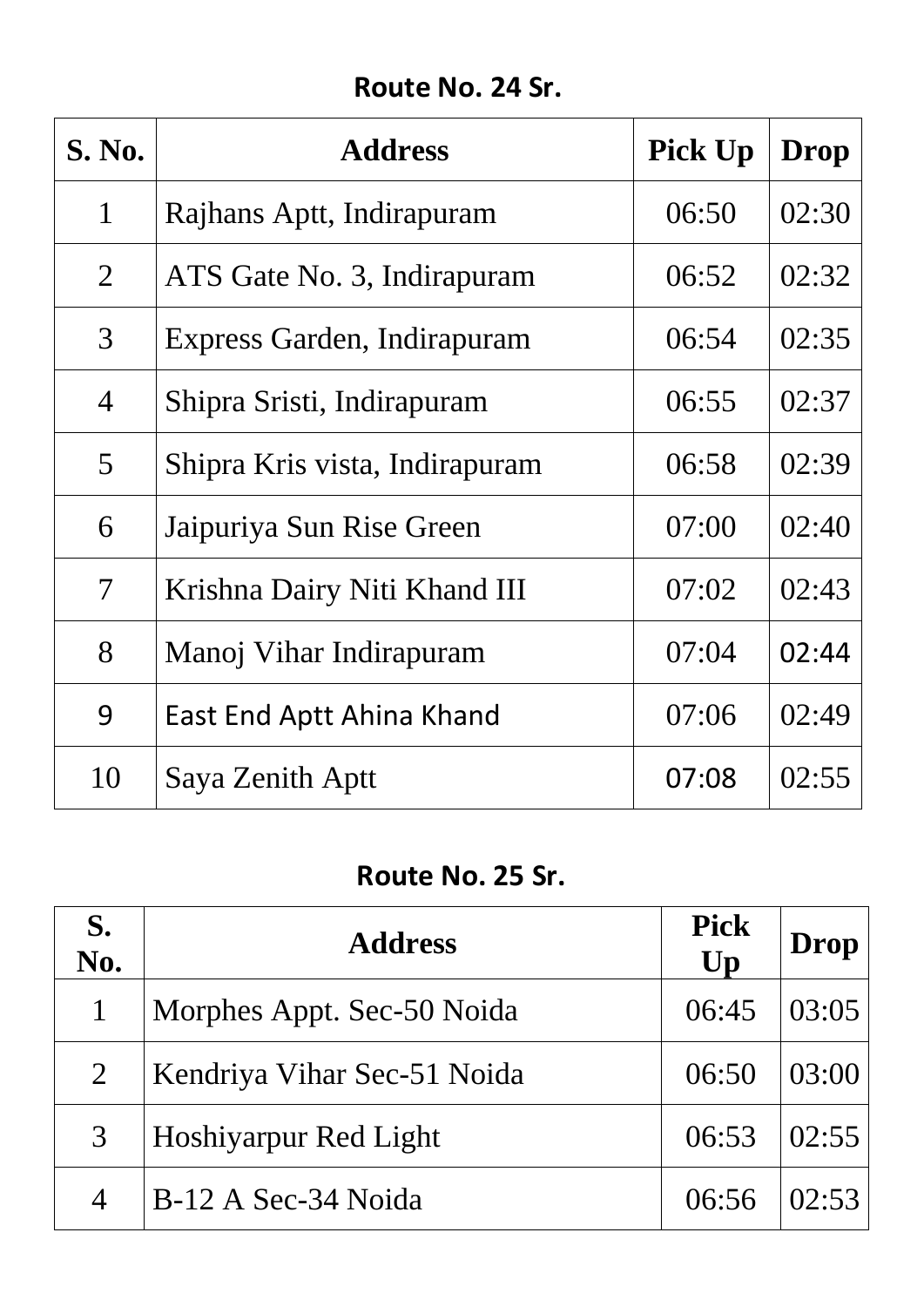| $\mathfrak{S}$           | B-14 Himgiri Nilgiri Sec-34 Noida | 07:00 | 02:50 |
|--------------------------|-----------------------------------|-------|-------|
| 6                        | B-10 Gate Sec-34 Noida            | 07:03 | 02:48 |
| $\overline{\mathcal{L}}$ | B-9 Appt. Sec-34 Noida            | 07:04 | 02:47 |
| 8                        | B-3 Appt. Sec-34 Noida            | 07:06 | 02:45 |
| 9                        | RWA Gate Sec-52 Noida             | 07:08 | 02:42 |
| 10                       | Aravali Appt. Sec-52 Noida        | 07:10 | 02:40 |
| 11                       | Durga Mandir Sec-53 Noida         | 07:12 | 02:38 |
| 12                       | Sec-61 Gol Chaker Noida           | 07:15 | 02:35 |
| 13                       | Prateek Feedora Sec-61 Noida      | 07:17 | 02:30 |
| 14                       | RWA Gate No. 3, Sec-53 Noida      | 07:20 | 02:28 |
| 15                       | Kanchan Junga Market Sec-53 Noida | 07:22 | 02:25 |

### **Route No. 26 Sr.**

| S.<br>No.      | <b>Address</b>                  | <b>Pick Up</b> | Drop  |
|----------------|---------------------------------|----------------|-------|
| 1              | Dispencery Sec-12 Noida         | 06:50          | 02:45 |
| 2              | <b>Bharat Ghar Sec-12 Noida</b> | 06:52          | 02:44 |
| 3              | Varma Cloth House Sec-12 Noida  | 06:54          | 02:43 |
| $\overline{4}$ | Shiyam Market Sec-22 Noida      | 06:58          | 02:40 |
| $\overline{5}$ | Metro Hospital Sec-12 Noida     | 07:02          | 02:39 |
| 6              | Dhawal Giri Sec-11 Noida        | 07:05          | 02:50 |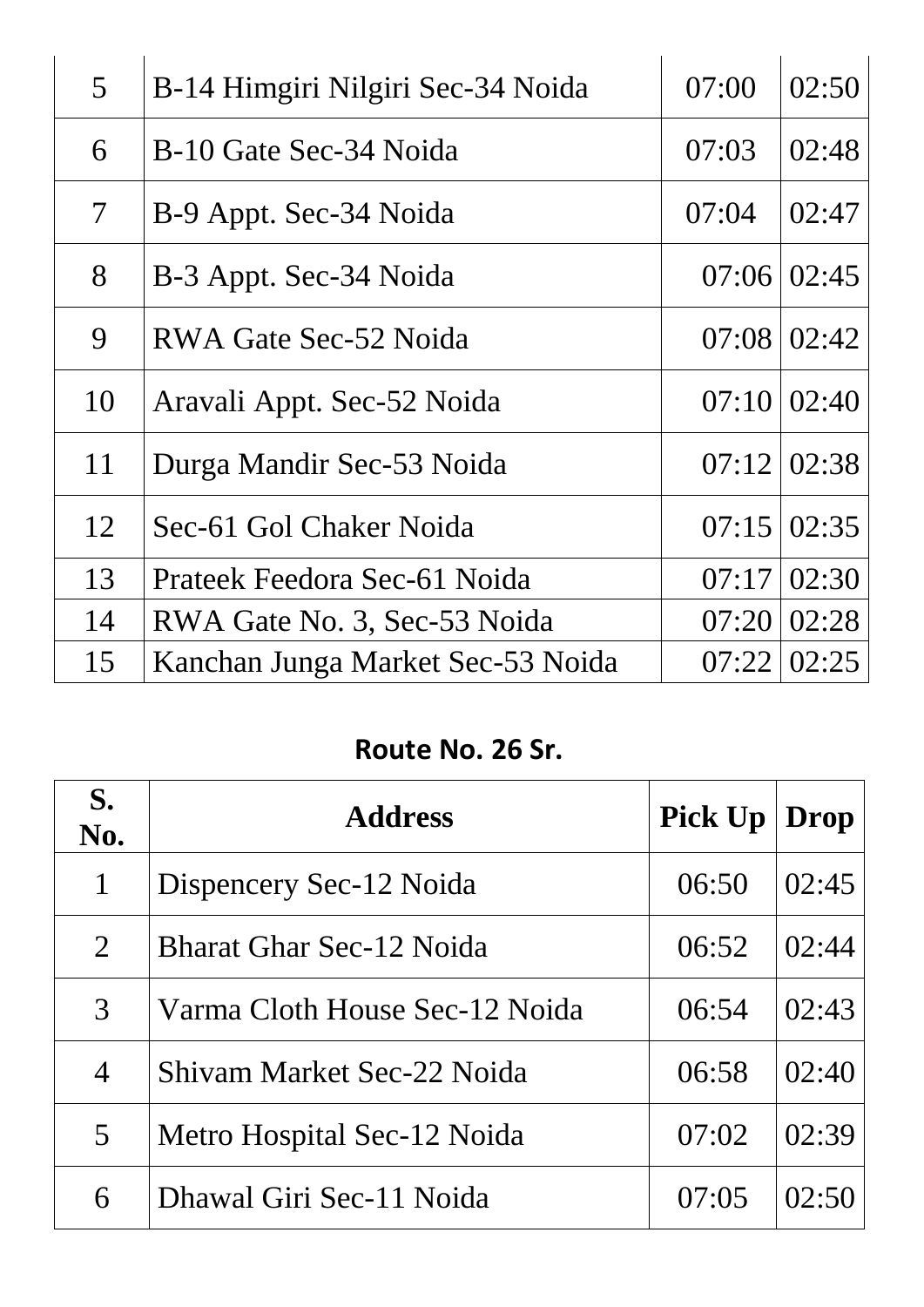| $7\overline{ }$ | Sec-22 Red Light         | 07:06 | 02:37 |
|-----------------|--------------------------|-------|-------|
| 8               | Shiv Mandir Sec-22 Noida | 07:08 | 02:35 |
| 9               | RWA Gate Sec-56 Noida    | 07:09 | 02:32 |
| 10              | DAV School Sec-56 Noida  | 07:11 | 02:30 |
| 11              | ESI Colony Sec-56 Noida  | 07:13 | 02:28 |
| 12              | Rajat Vihar Sec-62 Noida | 07:15 | 02.25 |

#### **Route No. 27 Sr.**

| S.<br>No.                | <b>Address</b>                    | <b>Pick</b><br>Up | <b>Drop</b> |
|--------------------------|-----------------------------------|-------------------|-------------|
| 1                        | Sharkha Gate Sec-115 Noida        | 06:50             | 03:00       |
| $\overline{2}$           |                                   | 06:55             | 02:50       |
| 3                        | Aldico Appt. Sec-119              | 06:57             | 02:46       |
| 4                        | Amarpali Platinum Sec-119 Noida   | 07:00             | 02:43       |
| 5                        | Gaur Grandur Sec-119 Noida        | 07:02             | 02:40       |
| 6                        | Amarpali Zodic Sec-117            | 07:05             | 02:35       |
| $\overline{\mathcal{L}}$ | RG Resedency Sec-120              | 07:07             | 02:32       |
| 8                        | Prateek Laurel Sec-120 Noida      | 07:10             | 02:30       |
| 9                        | Raghav Global School Sec-73 Noida | 07:15             | 02:25       |